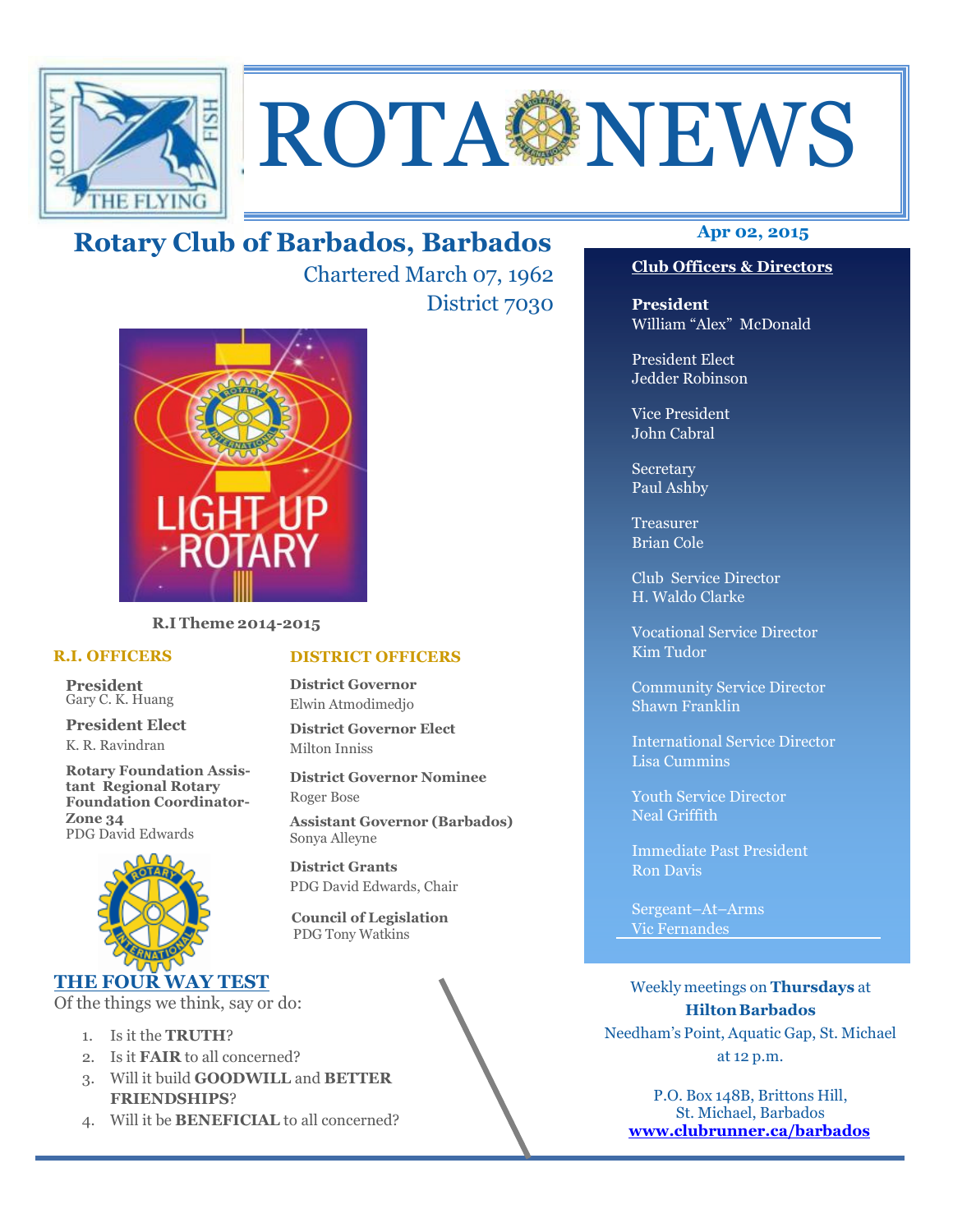#### **THE ROTARY CLUB OF BARBADOS WELCOMES ALL VISITING ROTARIANS AND GUESTS April - Magazine Month**

**Today is a Fellowship Meeting the 39th for the year. We will have two guest speakers covering Autism and the MUN Conference in Trinidad and Tobago.** 

#### **Our Greeters are Past Director Warren Mottley and newest Rotarian Orlando Newton**



**Past Director Warren Mottley** joined Rotary on March 15, 2012. His Classification is - Attorney-At-Law. He was introduced by PAST President Brenda Pope.

He served as of Director of Youth Service for the year 2013-14. He has served on the Environment Committee for 2012-13 and currently serves on the Fund raising and Vocational Service committees.

Before joining the Rotary Club of Barbados he was a member of the Rotary Club of Kingston, Jamaica from 2009-2011

**Rotarian Orlando Newton** joined the Rotary Club of Barbados on March 12, 2015 he is therefore our newest member. His Classification is: **Event Management - On -line ticket sales.** 



He was proposed by Past President Ron Davis, who in his introduction of Orlando to the Club indicated that he was impressed by the work ethic and community spirit of Orlando.

**A presentation** by Ms. Deborah Smith (Educator) Principal of Providence School on - "Autism Experience - Toronto Canada" - having amassed decades of experience dealing with special needs children.





**An acknowledgement** from one of the delegates of the recent MUN in Trinidad & Tobago, Eliah Tull of the Christ Church Foundation School.

**Over the weekend of March 20-21, MUN 2015 drew to a close. Delegates Nia Marshall and Eliah Tull travelled to Port of Spain as the delegation representing Barbados. They performed ad-**

**mirably and were among the strongest delegations in the session. Trinidad does not have a competition or an eventual winner but of course our students are always winners in our eyes! Director of International Service & PEE Lisa Cummins**

*Rotary in Barbados Model United Nations - MUNsite* 

#### **HIGHLIGHTS OF THE FELLOW-SHIP MEETING HELD ON MARCH 26, 2015**

#### **Guest Speaker - Autism Corner**

 Au
sm Workshop which will be held on Our District Autism Project Chair Rotarian Tracey K-L. gave an update on the Monday, May 18, 2015.



#### **HIGHLIGHTS OF THE FELLOWSHIP MEETING HELD ON MARCH 26, 2015**

#### **Impacting Autism through Early Intervention.**

That's the title of the Rotary Club of Barbados's first ever autism workshop. The club has chosen to focus on early intervention for a number of reasons. However, our main goal is to ensure that as many Barbadian children benefit from early intervention and subsequently have better outcomes.

As you may know, autism is a complex developmental disability. Experts believe that autism presents itself during the first three years of a person's life. The condition is the result of a neurological disorder that has an effect on normal brain function, affecting development of the person's communication and social interaction skills.

People with autism have issues with non-verbal communication, a wide range of social interactions, and activities that include an element of play and/or banter.

This one-day seminar will focus on explaining the basics to day care providers, Sunday School teachers, baby sitters, pre-school teachers and parents of newly diagnosed children with autism.

The day's agenda at a glance includes:

- **What is Autism**:
- **Early Therapy Interventions**: A practical guide for teachers and Parents. Presented by Sue McMillan, Canadian-based Speech and Language Pathologist
- **Coping strategies for Autism**:
- **Role of Technology in dealing with Autism**

Rotarian Tracey Knight-Lloyd, herself a mother of a child with autism, is facilitating this workshop. Anyone who wishes to volunteer to assist is more than welcome. Arrangements are currently underway to secure a location. Further assistance is needed with preparing correspondence and securing participation from private day nurseries. Do contact her if you are able to assist.

#### **———————————————————————————**  The USE of English

These excruciating insults are from an era before the English language was reduced to 4-letter words - **from PP Lionel A. Moe** 

*"He has never been known to use a word that might send a reader to the dictionary."* 

- William Faulkner (about Ernest Hemingway)

#### **MEETING DETAILS - Thursday March 26 SAA - PP Vic Fernandes**

- **A%endance 59%**
- **Raffle \$89.25**
- **Winner Past Secretary Clifford Clarke**
- **Fines \$245.75**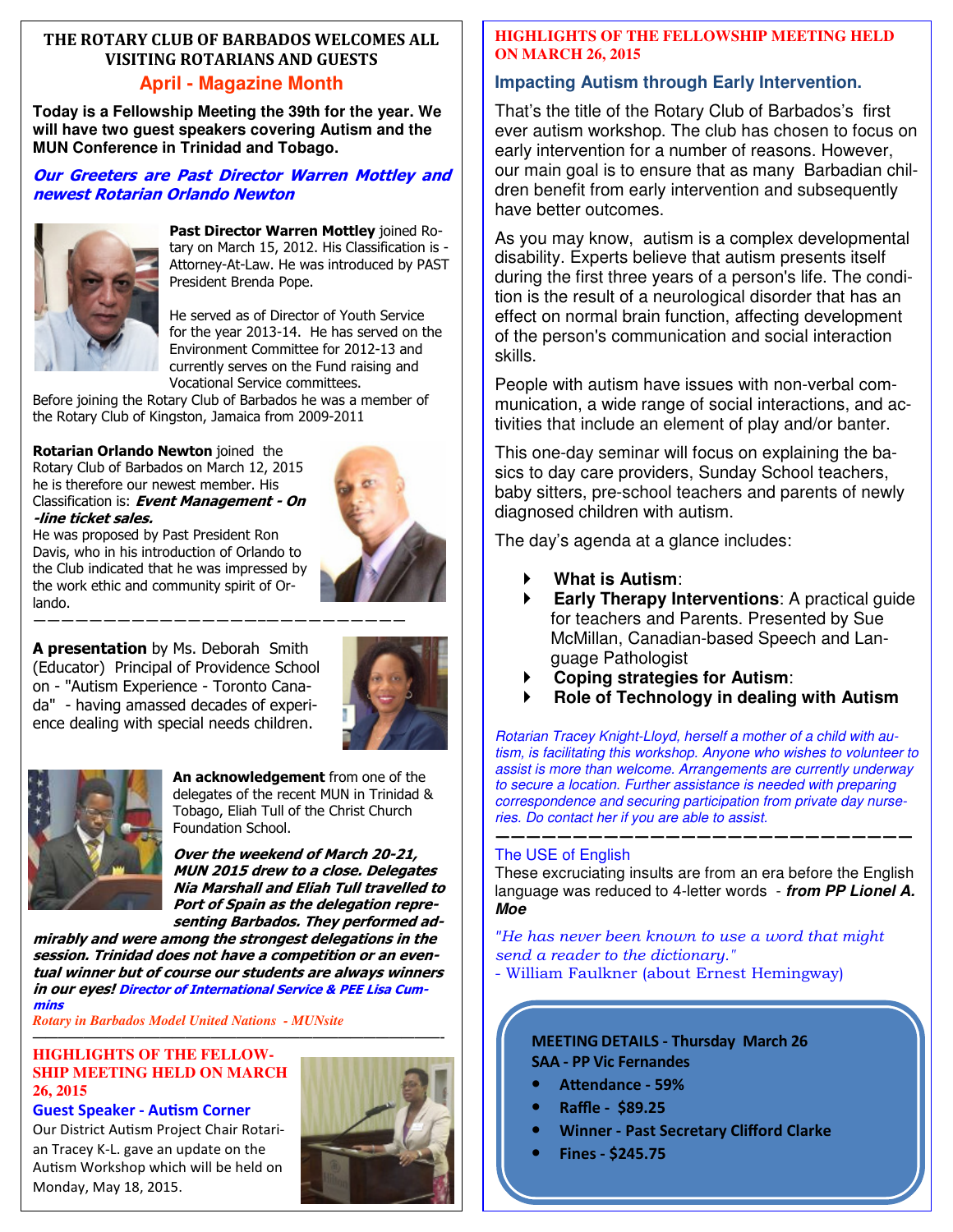#### The Pulse A Monthly Publication of Heartbeat International Foundation, Inc. April 2015

#### Give to Help Save a Life in 2015 **PHYSICIAN'S FAITH IN MEDICINE IS RESTORED**

John Beard recently returned to the U.S. after volunteering his time and service with Heartbeat International of Trinidad & Tobago (HBITT). Dr. Beard implanted biventricular-defibrillators donated by medical technology manufacturer BIO-TRONIK. He also helped relieve patient backlogs and shared knowledge with local physicians.



Dr. Beard graduated from West Point in 1971 and after his time in the military he went to medical school at the University of South Carolina and then studied cardiology at Vanderbilt University. He lives in Columbia, SC.

Patients who are given implants are generally patients who have a high risk of death. HBI reached out to Dr. Beard last year and he agreed to work with the organization because in his words, "Heartbeat International has a great mission." Dr. Beard is pleased that HBI provides training and followup care to the patients for life.

This was Dr. Beard's first overseas mission, but certainly not his last. He will be returning to Trinidad in April. He will also be traveling to do work in Nepal in May and hopes to make it to Bolivia at some point.

——————————————————————————

#### **EVENT - TREASURE HUNT**

**On Saturday, March 28 the Rotary Clubs of Barbados were**  engaged in the 5th edition of the Treasure Hunt. Teams **assembled at Simpson Motors in Warrens and journeyed**  North guided by the clues skilfully presented by scrutineer **PDG David Edwards. Prizes were presented by PP Keith King , RCoB—South** 

**Being a Competition there were Official Winners!!! 1st—The Cabral & Franklin Team—8600 points** 



2nd— The Sealy & Pope Team –6900 points



#### **EVENT—TREASURE HUNT**  3rd John MacKenzie & Team –6850 points



#### **SPECIAL MENTION**  Joint Thompson & Gittens Team



Nesta Watson, wife of PE Kevin Watson, RCoB - West





The Pan Am bag! The Male Pink Jacket



*——————————————— Coming soon, another Profile In Community Service !* 

*——————————————–—*